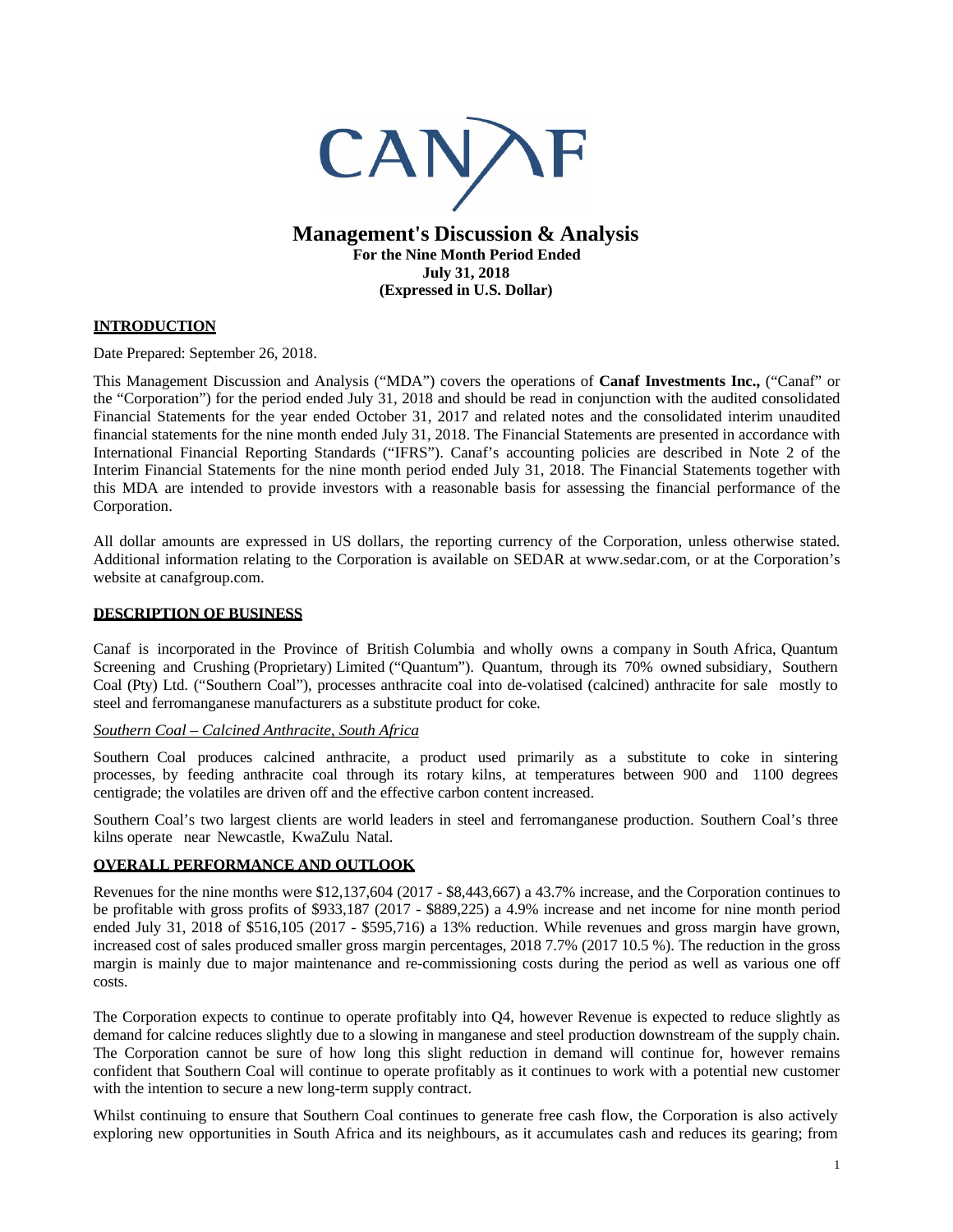January 2019 Southern Coal will have completed the repayment of the 14 million Rand loan with ABSA which will add approximately \$26,000 per month to its cash-flow.

The Corporation's B-BBEE transaction for the sale of 30% of Quantum's shares in Southern Coal for 18 million Rand was completed during the quarter. This marks a significant milestone in the strategic plan to bring Southern Coal's B-BBEE rating in line with its existing and potential new customers' requirements. The revised effective date for the transaction is 01 August 2018.

### *Selected Financial Information*

Due to the Corporation being listed on the TSX-V and it share price is quoted in Canadian Dollars, the Corporation has converted some key financial information included in this report to Canadian dollars. The following financial information is derived from the Corporation's interim financial statements nine month period ended July 31, 2018, with a comparison in Canadian Dollars.

|                                              | July 31               |              |              | July 31        |              |  |  |
|----------------------------------------------|-----------------------|--------------|--------------|----------------|--------------|--|--|
|                                              | <b>9 Months Ended</b> |              |              | 9 Months Ended |              |  |  |
|                                              | 2018                  | 2017         |              | 2018           | 2017         |  |  |
|                                              | US\$                  | US\$         |              | <b>CDN\$</b>   | <b>CDN\$</b> |  |  |
| Conversion 1.00 US (av. 6 months)            |                       |              |              | 1.304          | 1.244        |  |  |
|                                              |                       |              |              |                |              |  |  |
| <b>Revenue from Sales</b>                    | 12,137,604            | 8,443,667    |              | 15,831,113     | 10,503,922   |  |  |
| Cost of Sales                                | $-11,204,417$         | $-7,554,442$ |              | $-14,613,955$  | $-9,397,729$ |  |  |
| <b>Gross Profit</b>                          | 933,187               | 889,225      | $\mathbf{0}$ | 1,217,158      | 1,106,193    |  |  |
| Expenses                                     | $-444,535$            | $-355,249$   |              | $-579,809$     | $-441,930$   |  |  |
| <b>Interest Income</b>                       | 53,645                | 12,177       |              | 69,969         | 15,148       |  |  |
| Income Tax Recovery (Expense)                | $-26,192$             | 49,563       |              | $-34,162$      | 61,656       |  |  |
| Net Income for the period                    | 516,105               | 595,716      |              | 673,156        | 741,067      |  |  |
| <b>Adjusted EBITDA</b>                       | 800,748               | 845,646      |              | 1,044,416      | 927,257      |  |  |
|                                              |                       |              |              |                |              |  |  |
| <b>Conversion 1.00 US (closing position)</b> |                       |              |              | 1.313          | 1.244        |  |  |
| <b>Total Assets</b>                          | 4,474,719             | 3,353,998    |              | 5,876,661      | 4,172,374    |  |  |
| <b>Bank Loan</b>                             | 174,801               | 490,078      |              | 229,567        | 609,657      |  |  |
| <b>Total Equity</b>                          | 2,543,895             | 2,091,704    |              | 3,340,905      | 2,602,080    |  |  |

### *Non- GAAP Performance Measures*

The Corporation has included additional financial performance measures in this MD&A, such as adjusted EBITDA. The Corporation believes that, in addition to conventional measures prepared in accordance with IFRS, certain investors use this information to evaluate the Corporation's underlying performance of its core operations and its ability to generate cash flow. Accordingly, it is intended to provide additional information and should not be considered in isolation or as a substitute for measures of performance prepared in accordance with IFRS.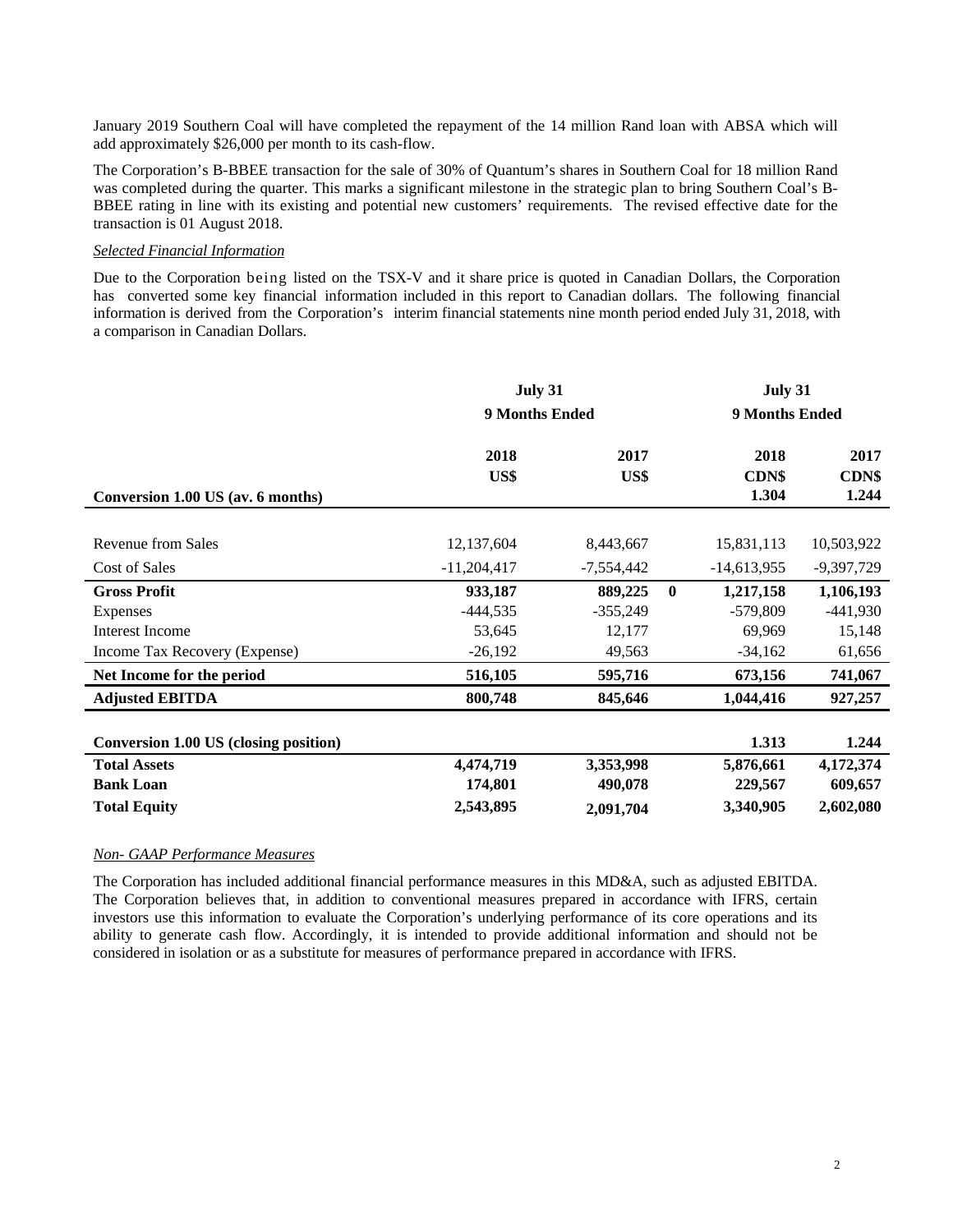## *\*Reconciliation of Adjusted EBITDA and Profit*

|                                | July 31        |         | July 31        |              |  |
|--------------------------------|----------------|---------|----------------|--------------|--|
|                                | 9 Months Ended |         | 9 Months Ended |              |  |
|                                | 2018<br>2017   |         | 2018           | 2017         |  |
|                                | US\$           | US\$    | <b>CDN\$</b>   | <b>CDN\$</b> |  |
| Conversion 1.00 US Dollar Rate |                |         | 1.304          | 0.984        |  |
|                                |                |         |                |              |  |
| Net Income for the period      | 516,105        | 595,716 | 673,156        | 586,240      |  |
| <b>Interest Paid</b>           | 5.838          | 29,658  | 7.615          | 40,467       |  |
| Interest Received              | $-53,645$      |         | $-69,969$      |              |  |
| Depreciation                   | 306,258        | 193,126 | 399,452        | 263,511      |  |
| Income Taxes                   | 26,192         | 27,146  | 34,162         | 37,039       |  |
| <b>Adjusted EBITDA</b>         | 800,748        | 845,646 | 1,044,416      | 927,257      |  |

Adjusted EBITDA represents earnings before interest, taxes, depreciation, amortization, foreign exchange gain (loss) and other revenues (expenses) as historically calculated by the Corporation.

### **BROAD-BASED BLACK ECONOMIC EMPOWERMENT TRANSACTION (B-BBEE)**

As part of Southern Coal's B-BBEE transformation program, Amandla Amakhulu (Pty) Ltd., ("AAM"), a 100% black, privately owned, and ringfenced, company incorporated in South Africa, acquired 30% of the issued shares of Southern Coal, from Canaf's wholly owned subsidiary, Quantum, for the value of 18 million Rand. The revised effective date for the transaction is 01 August 2018.

Quantum in return received cumulative, redeemable preference shares in AAM in the amount of the purchase price. These preference shares shall provide preferential dividends, until redeemed by AAM. These dividends will be secured by an irrevocable direction from AAM to Southern Coal to pay Quantum such dividends from any distribution to AAM.

## **CLAIM AGAINST KILEMBE MINES LIMITED**

In August 2006, Canaf, then known as Uganda Gold Mining, announced the termination of any further investment into its Kilembe Copper-Cobalt Project in Uganda. Since 2007, the Corporation has been engaged in an arbitration with Kilembe Mines Limited, ("KML"), whereby the Corporation seeks general damages, special damages and costs of the arbitration from KML for breach of contract.

The legal work, carried out by MMAKS Advocates, Kampala, against KML is at no cost to the Corporation, but any award in won by MMAKS efforts will be distributed to both MMAKS and Canaf.

Despite the fact that the claim against KML Corporation remains active, the Corporation is unable to give an indication of either the quantum or any likely date by which the arbitration will be concluded.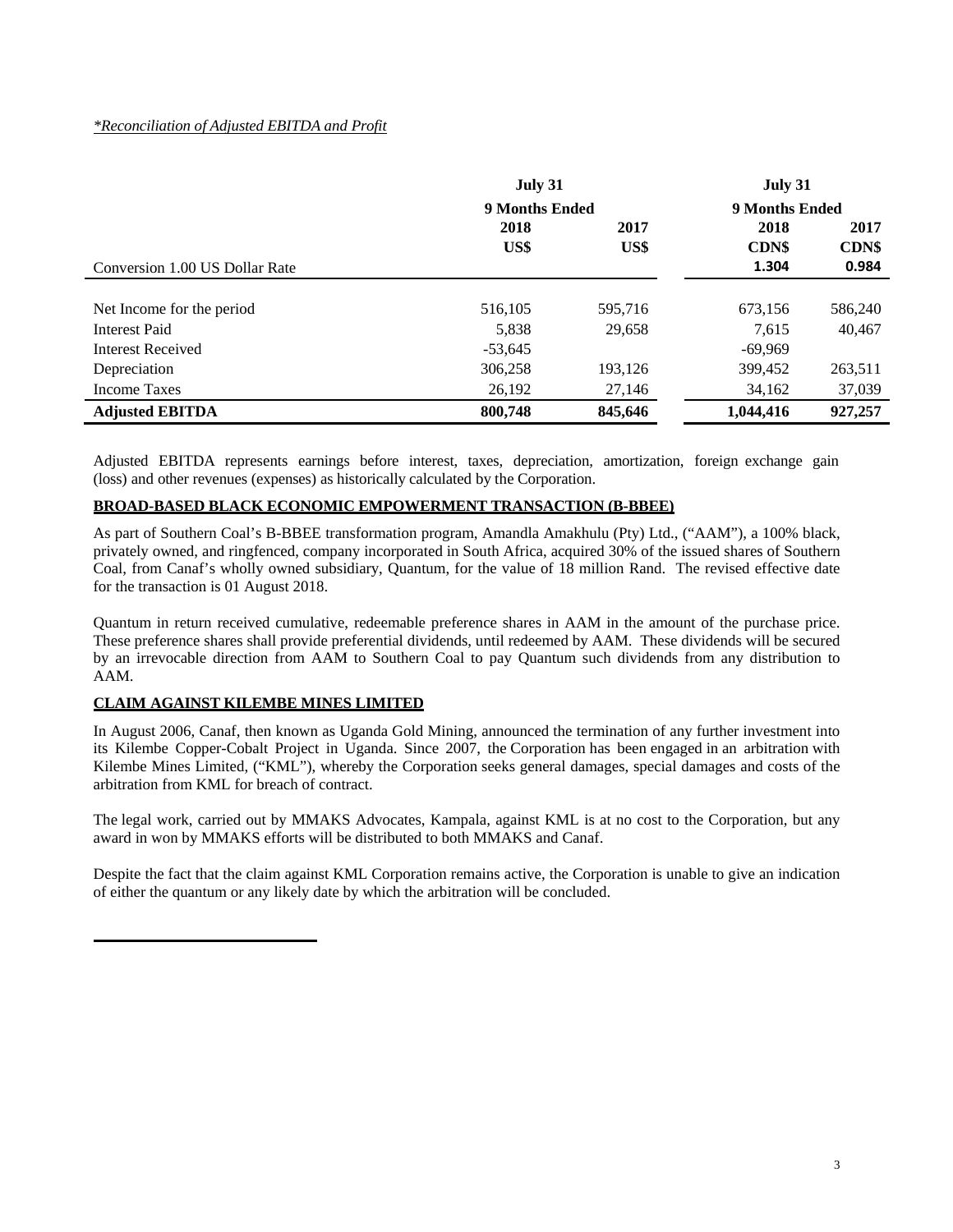# **RESULTS OF OPERATIONS**

### **Nine-month Period Ended July 31, 2018**

The Corporation reported net income of \$516,105 (2017 - \$595,716), a decrease of \$79,611, -13%, on revenues of \$12,137,604 (2017 - \$8,443,667) a 44% increase. The Corporation continues to be profitable with gross profits of \$933,187 (2017 - \$889,225) a 5% increase. While revenues and gross margin have grown, increased cost of sales, produced a smaller gross margin percentage of 7.7% (2017 10.5%).

#### **Income Statement**

|                                          | 3 Months Ended         |                 |                     | 9 Months Ended |                        |                        |                   |               |
|------------------------------------------|------------------------|-----------------|---------------------|----------------|------------------------|------------------------|-------------------|---------------|
|                                          | <b>July 31</b><br>2018 | July 31<br>2017 | <b>Variance</b>     | $\frac{0}{0}$  | <b>July 31</b><br>2018 | <b>July 31</b><br>2017 | <b>Variance</b>   | $\frac{0}{0}$ |
|                                          | \$                     | \$              |                     |                | \$                     | \$                     |                   |               |
| <b>SALES</b>                             | 3,444,253              | 1,961,208       | 1,483,045           | 76%            | 12,137,604             | 8,443,667              | 3,693,937         | 44%           |
| <b>COST OF SALES</b>                     | (3,209,160)            | (1,756,888)     | (1,452,272)         | 83%            | (11,204,417)           | (7,554,442)            | (3,649,975)       | 48%           |
| <b>GROSS PROFIT</b>                      | 235,093                | 204,320         | 30,773              | 15%            | 933,187                | 889,225                | 43,962            | 5%            |
| <b>EXPENSES</b>                          |                        |                 |                     |                |                        |                        |                   |               |
| General and Administrative               | (140,009)              | (105, 199)      | (34,810)            | 33%            | (418, 788)             | (312,829)              | (105,959)         | 34%           |
| Interest on Bank Loan                    | (5,838)                | (12,762)        | 6,924               | $-54%$         | (25,747)               | (42, 420)              | 16,673            | $-39%$        |
|                                          | (145, 847)             | (117,961)       | (27, 886)           | 24%            | (444, 535)             | (355, 249)             | (89, 286)         | 25%           |
| <b>INCOME BEFORE OTHER ITEM</b>          | 89,246                 | 86,359          | 2,887               | 3%             | 488,652                | 533,976                | $-45,324$         | $-8%$         |
| Interest Income                          | 8,546                  | 2,996           | 5,550               | 185%           | 53,645                 | 12,177                 | 41,468 341%       |               |
| <b>INCOME BEFORE INCOME TAXES</b>        | 97,792                 | 89,355          | 8,437               | 9%             | 542,297                | 546,153                | $-3,856$          | $-1\%$        |
| Income Tax Recovery (Expense)            | (32, 784)              | 76,709          | $(109, 493) -143%$  |                | (26, 192)              | 49,563                 | $(75, 755) -153%$ |               |
| NET INCOME FOR THE PERIOD                | 65,008                 | 166,064         | $-101,056$ $-61\%$  |                | 516,105                | 595,716                | $-79,611 -13%$    |               |
| OTHER COMPREHENSIVE INCOME (LOSS)        |                        | 1.00            |                     |                |                        | 1.00                   |                   |               |
| Foreign Currency Translation (Loss) Gain | $-115,670$             | 21,732          | $-137,402$ $-632\%$ |                | 119,153                | 27,014                 | 92,139 341%       |               |
| NET COMPREHENSIVE INCOME FOR THE YEAR    | $-50.662$              | 187,796         | $-238.458 - 127%$   |                | 635,257                | 622,730                | 12,527            | 2%            |

#### **Sales**

Revenue for the nine months was \$12,137,604 (2017 - \$8,443,667), 44% increase due to high demand for Southern Coal's calcine product from both of its main customers, particularly in Q2. The Corporation is confident that Sales will remain at profitable levels in to Q4, however expects to see a slight reduction in comparison to Q3, as demand falls off slightly.

#### Expenses

Expenses for the nine months were \$444,535 (2017 - \$237,288) an increase of \$89,286, 25%, primarily due to increased costs relating to the B-BBEE program and major maintenance costs on Southern Coal's old calcining facilities. Other one off expenses that were incurred during the period were legal costs relating to the Corporation's name change, as well as back dated rent for Southern Coal's premises which were negotiated at approximately \$20,000.

General administrative and finance expenses for the nine month period were \$418,788 (July 31, 2017 - \$312,829) an unfavorable variance of \$105,959, primarily due to increased involvement in South Africa's B-BBEE program and increased activity resulting in higher management fees and office expenses. The Corporation incurred extra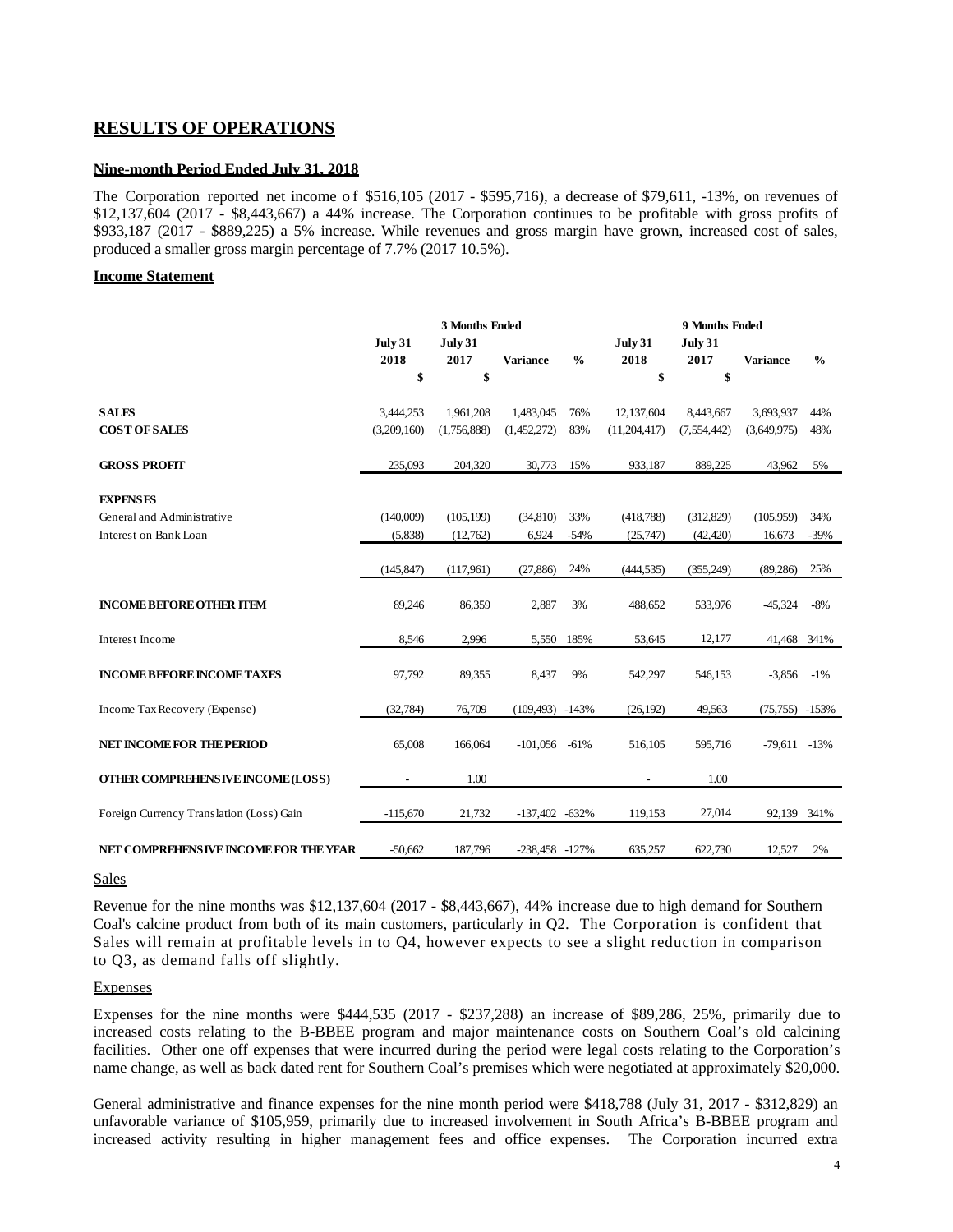management and consultant fees due to the passing of its previous CFO, Zeny Manalo as well as transitional costs associated with the resignation and appointment of its CFO during the year. The Corporation does not expect any further extra ordinary management or consultant fees going forward. Additional details of general and admin expenses can be found in the table below.

### **GENERAL AND ADMIN EXPENSES**

|                                                  | <b>3 Months Ended</b> |                  | 9 Months Ended |         |  |  |  |
|--------------------------------------------------|-----------------------|------------------|----------------|---------|--|--|--|
|                                                  | July 31               |                  | July 31        |         |  |  |  |
|                                                  | 2018                  | 2017             | 2018           | 2017    |  |  |  |
|                                                  | \$                    | \$               | \$             | \$      |  |  |  |
| <b>Bank Charges and Interest</b>                 | 11,582                | 1,216            | 13,160         | 2,655   |  |  |  |
| <b>Bad Debts</b>                                 | $\theta$              | $\boldsymbol{0}$ | $\Omega$       | 6,595   |  |  |  |
| <b>Consulting Fees</b>                           | 18,709                | 16,916           | 65,981         | 49,900  |  |  |  |
| <b>Management Fees</b>                           | 29,552                | 28,778           | 99,260         | 91,441  |  |  |  |
| Office, Insurance and Sundry                     | 15,364                | 21,441           | 42,218         | 52,289  |  |  |  |
| Professional Fees                                | 22,252                | 19,809           | 52,719         | 60,863  |  |  |  |
| Promotion                                        | $\theta$              | 286              | $\theta$       | 675     |  |  |  |
| Telephone                                        | 3,179                 | 3,512            | 14,234         | 11,618  |  |  |  |
| Transfer Agent and Filing Fees                   | 3,986                 | 750              | 12,720         | 7,077   |  |  |  |
| Depreciation-Buildings                           | 393                   |                  | 1,669          |         |  |  |  |
| Travel                                           | 11,305                | 12,491           | 30,575         | 29,716  |  |  |  |
| <b>Broad-Based Black Economic</b><br>Empowerment | 6,601                 |                  | 45,615         |         |  |  |  |
| <b>Audit Fees</b>                                | 17,087                |                  | 40,638         |         |  |  |  |
|                                                  | 140,009               | 105,199          | 418,788        | 312,829 |  |  |  |

### Income Taxes

The Corporation reported income tax expense year to date of \$26,192 (2017 recovery - \$49,563) an in-year reduced liability as a result of tax losses carried forward.

## *Comprehensive Income*

The Corporation is not subject to currency fluctuations in its core activities however the Corporation is subject to transactions in various currencies and the volatility in international currency markets does have an impact on some costs and the translation into US\$ the reporting currency of the Corporation. The current period comprehensive gain on foreign exchange in the amount of \$119,153 (2017 - \$27,014) is primarily as a result of the translation into US\$ the reporting currency. As at July 31, 2018 the Corporation has net comprehensive gain of \$635,257 (July 31, 2017 - \$622,730.) The Corporation does not hedge net asset translation movements.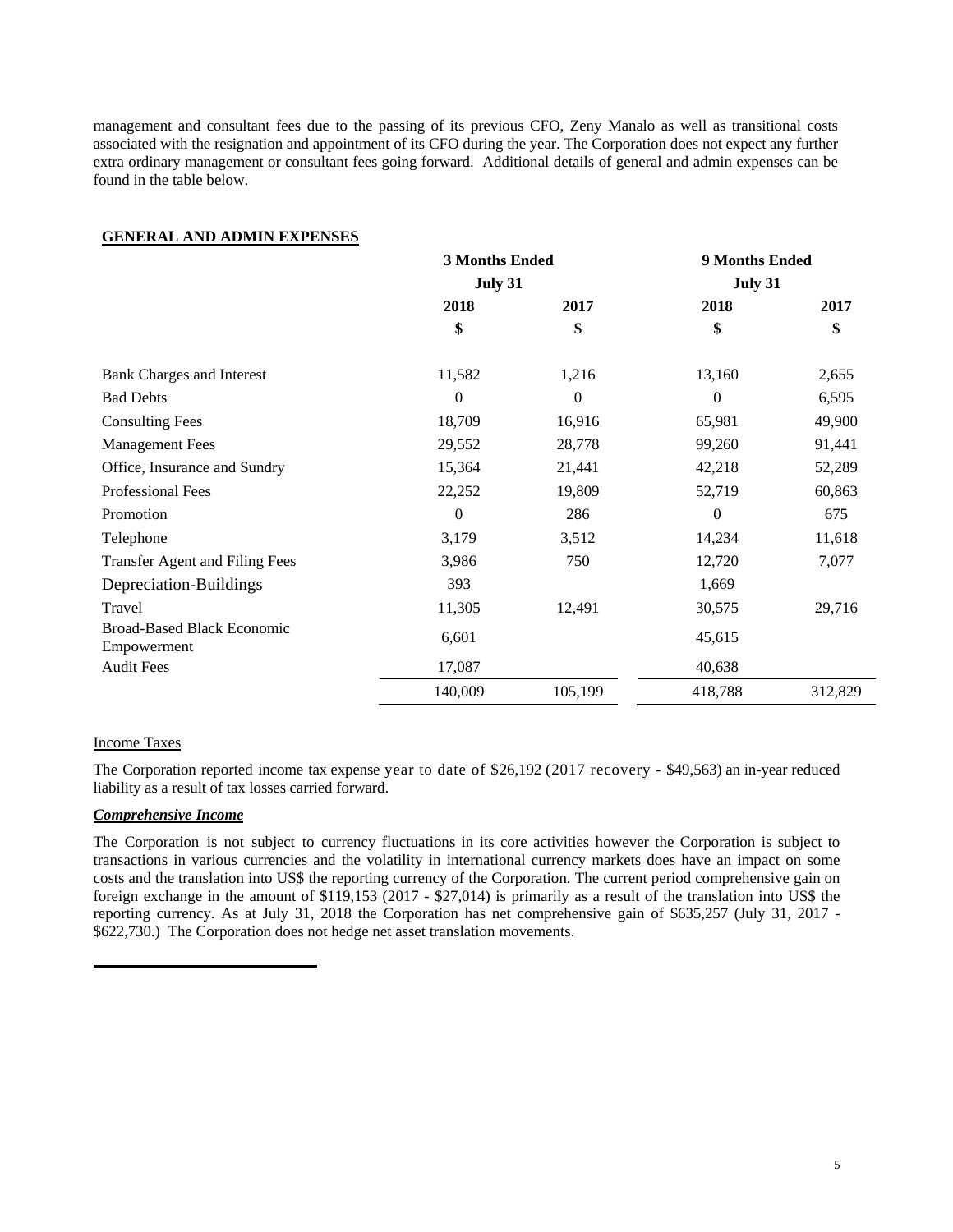## **SUMMARY OF QUARTERLY RESULTS**

The following financial data is derived from the Corporation's financial statements for the past 8 quarters.

|                                                |                 |                  |          | <b>Three Months Ended</b> |               |                         |            |                  |
|------------------------------------------------|-----------------|------------------|----------|---------------------------|---------------|-------------------------|------------|------------------|
|                                                | July 31<br>2018 |                  | April 30 | January 31                |               |                         | October 30 |                  |
|                                                |                 |                  | 2018     |                           | 2018          |                         | 2017       |                  |
|                                                |                 | \$               |          | \$                        |               | \$                      |            | \$               |
| Sale                                           | \$              | 3,444,253        | - \$     | 5,425,213                 | \$            | 3,273,213 \$            |            | 2,255,450        |
| Gross Profit                                   |                 | 235,093          |          | 454,607                   |               | 248,562                 |            | 333,885          |
| Net Income (Loss)                              |                 | 65,008           |          | 262,753                   |               | 187,126                 |            | (53,908)         |
| Net Comprehensive Income (Loss) for the period |                 | (50,662)         |          | 138,299                   |               | 552,815                 |            | (183,066)        |
| Basic and diluted earnings (loss) per share    | \$              | 0.001            | -S       | 0.005                     | <sup>\$</sup> | $0.004$ \$              |            | (0.001)          |
|                                                |                 |                  |          | <b>Three Months Ended</b> |               |                         |            |                  |
|                                                |                 | <b>July 2017</b> |          | April 30, 2017            |               | <b>January 31, 2017</b> |            | October 30, 2016 |
|                                                |                 | 2017             |          | 2017                      |               | 2017                    |            | 2016             |
|                                                |                 | \$               |          | \$                        |               | \$                      |            | \$               |
| Sale                                           | \$              | 1,961,208        | -S       | 3,490,753                 | <sup>\$</sup> | 2,991,706 \$            |            | 1,796,330        |
| Gross Profit                                   |                 | 204,320          |          | 299,024                   |               | 385,881                 |            | 94,196           |
| Net Income (Loss)                              |                 | 166,064          |          | 231,961                   |               | 197,691                 |            | 136,764          |
| Net Comprehensive Income (Loss) for the period |                 | 187,796          |          | 236,713                   |               | 198,221                 |            | 191,340          |
| Basic and diluted earnings (loss) per share    | \$.             | 0.004            | -S       | 0.005                     | <sup>\$</sup> | 0.004                   | -S         | 0.003            |

### **LIQUIDITY AND CAPITAL RESOURCES**

At July 31, 2018, the Corporation had cash of \$1,252,240 (October 31, 2017 - \$453,609) and working capital of \$1,735,049 (October 31, 2017 - \$1,098,726). Surplus cash and cash equivalents are deposited in interest accruing accounts.

Working capital components include cash in current or interest bearing accounts, trade and other receivables, sales tax receivable, inventories and prepaid expenses and deposits, trade and other payables, sales tax payable, income tax payable, and current portion of long-term debt.

Trade receivables and trade payables are expected to increase or decrease as sales volumes change.

|                                                 | 9 Months Ended |            |  |
|-------------------------------------------------|----------------|------------|--|
|                                                 | July 31        | July 31    |  |
|                                                 | 2018           | 2017       |  |
|                                                 | \$             |            |  |
| Cash provided by (used) in operating activities | 1,000,336      | 714,809    |  |
| Cash used in investing activities               | (78, 776)      | (238, 866) |  |
| Cash provided by (used) in financing activities | (242,081)      | (212, 152) |  |
| Increase (Decrease) in cash                     | 679.479        | 263,791    |  |

Operations provided \$1,008,336 in cash during the nine-month period ended July 31, 2018 (July 31, 2017 provided \$714,809) largely due to timing of supplier payments.

Except as described above, the Corporation's management is not aware of any other trends or other expected fluctuations in its liquidity that would create any deficiencies. The Corporation's management believes that its cash balances will be sufficient to meet the Corporation's short-term and long-term requirements for ongoing operations and planned growth. The Corporation does occasionally utilize cash reserves to offer suppliers earlier payment terms in return for more favorable rates.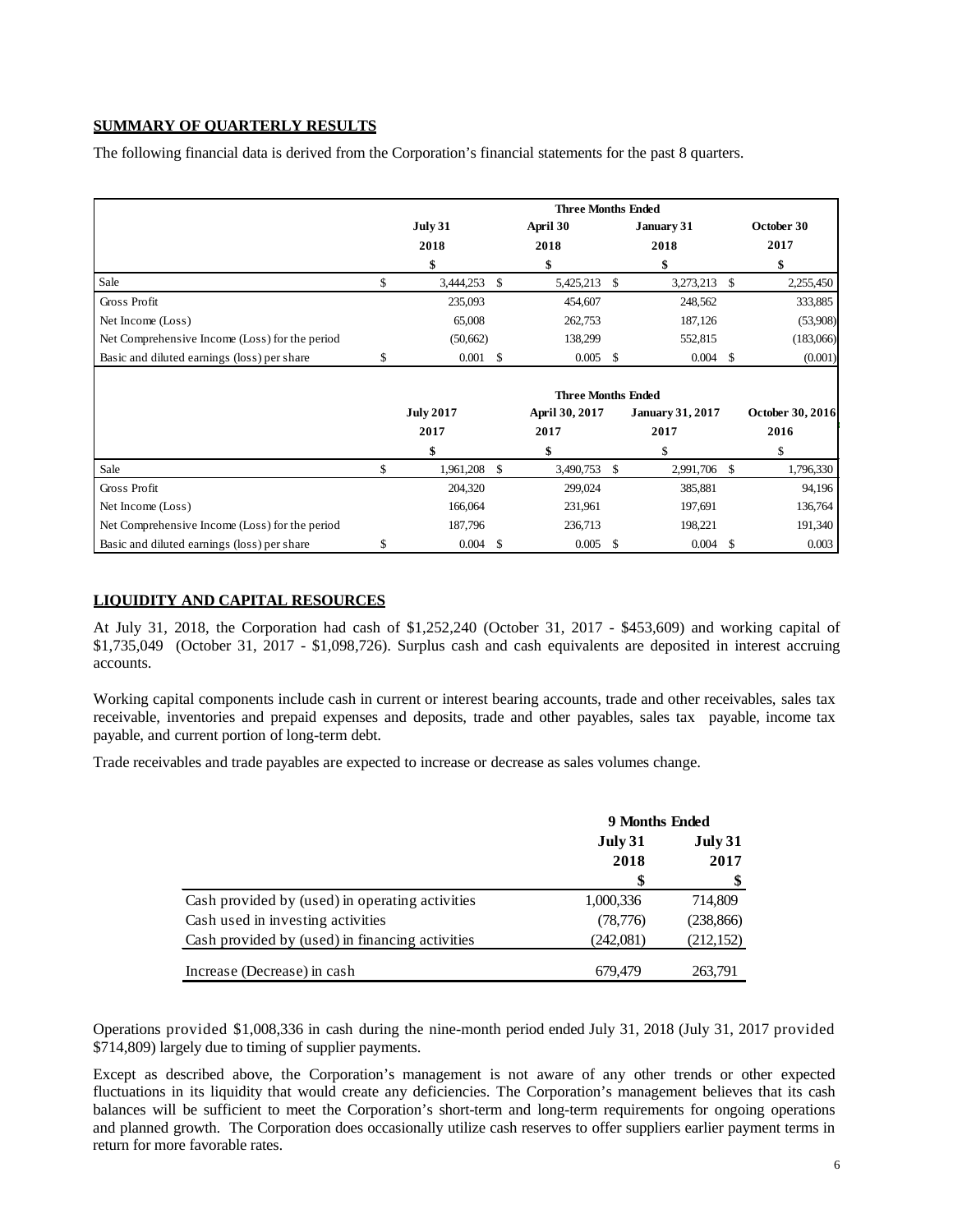### **ECONOMIC DEPENDENCE**

Sales from the Corporation's South African coal processing business are substantially derived from two customers and as a result, the Corporation is economically dependent on these customers. The Corporation's exposure to credit risk is limited to the carrying value of its accounts receivable. As at July 31, 2018, trade receivables of \$1,682,075 (October 31, 2017, \$1,314,828) were due from these customers and were collected subsequent to period-end.

### **REVENUE RECOGNITION**

Revenue from the sale of calcined anthracite is recognized upon transfer of title, which is completed when the physical product is delivered to customers and collection is reasonably assured. Interest and other income are recognized when earned and collection is reasonably assured.

## **COMMITMENT**

The Corporation has an agreement to lease premises for Quantum's coal processing plant in South Africa for a term of ten years, expiring on December 31, 2020. The agreement offers the Corporation, in lieu of rent, feedstock coal to be delivered to its adjacent premises, which it purchases at market price. Should the Corporation decide to purchase feedstock coal from an alternative supplier which the lessor is otherwise able to provide, then a monthly rent of Rand 200,000 (\$14,888) is payable. During May 2018, the Corporation agreed news terms with the lessor to pay a revised monthly rent of Rand 35,000, given the fact that the lessor has been unable to supply feedstock coal to Quantum since August 2018. The new agreed terms are valid until December 31, 2018, after which new or extended terms will be agreed.

## **CONTRACTUAL OBLIGATIONS**

The bank loan bears interest at 10.25% per annum, matures on January 7, 2019, and is secured by the Corporation's furnace acquired with the proceeds from the loan. The bank loan is repayable in blended monthly payments of Rand 393,060.51 (\$29,133 translated at July 31, 2018 exchange rate). During the nine month period ended July 31, 2018, the Corporation incurred interest expense totaling \$25,747 (July 31, 2017 – \$42,420).

## **TRANSACTIONS WITH RELATED PARTIES**

At the report date, key management consists of Christopher Way (CEO, President and a Director of the Corporation), Derick Sinclair (CFO and a director) (resigned); Rebecca Williams (CFO and Director) appointed July 2018, David Way (Chairman of the Board and Director of the Corporation) and Kevin Corrigan (Independent Director of the Corporation).

Fees incurred for services by key management personnel during the nine-month period ended July 31, 2018 and 2017 were as follows:

|                 |                                                             | 9 Months Ended  |                 |
|-----------------|-------------------------------------------------------------|-----------------|-----------------|
|                 |                                                             | July 31<br>2018 | July 31<br>2017 |
| <b>Services</b> | Party                                                       |                 |                 |
|                 | Professional Fees CFO and director of the Corporation       | 38,411          | 30,282          |
| Consulting Fees | President, CEO and director of the Corporation              | 65,981          | 49,900          |
| Directors Fees  | Directors of the coal processing operations in South Africa | 99.260          | 91.141          |

#### **OFF-BALANCE SHEET ARRANGEMENTS**

The Corporation has no off-balance sheet arrangements

## **ACCOUNTING STANDARDS ISSUED BUT NOT YET EFFECTIVE**

There are no new accounting standards, amendments to standards, and interpretations have been issued but not yet effective up the date of issuance of the Corporation's consolidated financial statements not yet effective that the Corporation intends to adopt when they becomes effective.

## **CRITICAL ACCOUNTING POLICIES AND ESTIMATES**

The details of Canaf's accounting policies are presented in Note 2 of the Interim financial statements nine month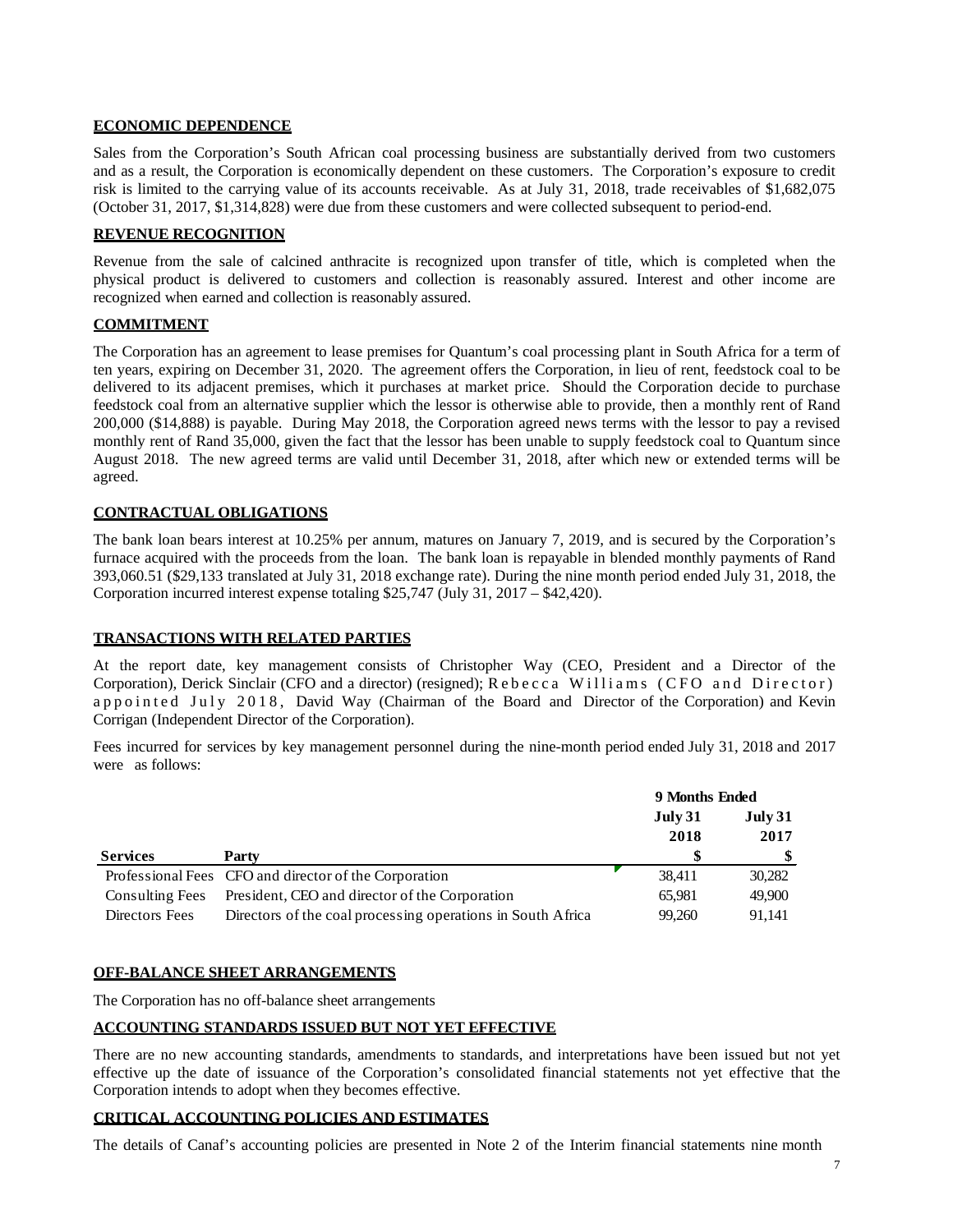period ended July 31, 2018. These policies are considered by management to be essential to understanding the processes and reasoning that go into the preparation of the Corporation's financial statements and the uncertainties that could have a bearing on its financial results.

## **MANAGEMENT FINANCIAL RISKS**

The Corporation is exposed to various risks in relation to financial instruments. The Corporation's financial assets and liabilities by category are summarized in Note 2 of the consolidated financial statements. The Corporation's risk management is coordinated by the board of directors and focuses on actively securing the Corporation's short to medium-term cash flows and raising finances for the Corporation's capital expenditure program. The Corporation does not actively engage in the trading of financial assets for speculative purposes. The most significant financial risks to which the Corporation is exposed are described below.

### *Foreign Currency Risk*

Foreign exchange risk arises because of fluctuations in exchange rates. The Corporation conducts a significant portion of its business activities in foreign currencies. The Corporation's subsidiaries, principally located in South Africa, routinely transact in the local currency, exposing the Corporation to potential foreign exchange risk in its financial position and cash flows.

The assets, liabilities, revenue and expenses that are denominated in foreign currencies will be affected by changes in the exchange rate between the United States dollar and these foreign currencies. The Corporation has outstanding debt obligations that are payable in South African Rand. The Corporation does not currently use financial instruments to mitigate this risk.

### *Credit Risk*

Credit risk is the risk of loss associated with counterparty's inability to fulfill its payment obligations. The Corporation limits its exposure to credit loss for cash by placing its cash with high quality financial institutions and for trade receivable by performing standard credit checks. The credit risk for cash and trade receivables is considered negligible since the counterparties are reputable banks with high quality external credit ratings and customers with no history of default.

The Corporation has a credit risk exposure related to its economic dependence on two customers for its calcine sales. The Corporation has assessed its exposure to credit risk and has determined that no significant risks exist from these concentrations of credit.

#### *Liquidity Risk*

Liquidity risk is the risk that the Corporation will not be able to meet its financial obligations when they become due. The Corporation ensures, as far as reasonably possible, that it will have sufficient capital in order to meet short-term business requirements, after taking into account cash flows from operations and the Corporation's holdings of cash. The Corporation has a working capital of \$1,735,049 as at July 31, 2018. There can be no assurance that the Corporation will be successful with generating and maintaining profitable operations or will be able to secure future debt or equity financing for its working capital and expansion activities.

### *Interest Rate Risk*

Interest rate risk is the risk that future cash flows will fluctuate as a result of changes in market interest rates. Interest on the Corporation's bank loan is tied to the Prime Rate, and as such, the Corporation is not exposed to significant interest rate risk.

#### *Commodity Price Risk*

The Corporation's revenues, earnings and cash flows are directly related to the volume and price of calcine sold and are sensitive to changes in market prices over which it has little or no control. The Corporation has the ability to address its price-related exposures through the use of sales contracts.

## *Fair Value*

The Corporation uses the following hierarchy for determining fair value measurements:

- Level 1: Quoted prices in active markets for identical assets or liabilities.
- Level 2: Other techniques for which all inputs which have a significant effect on the recorded fair value are observable, either directly or indirectly.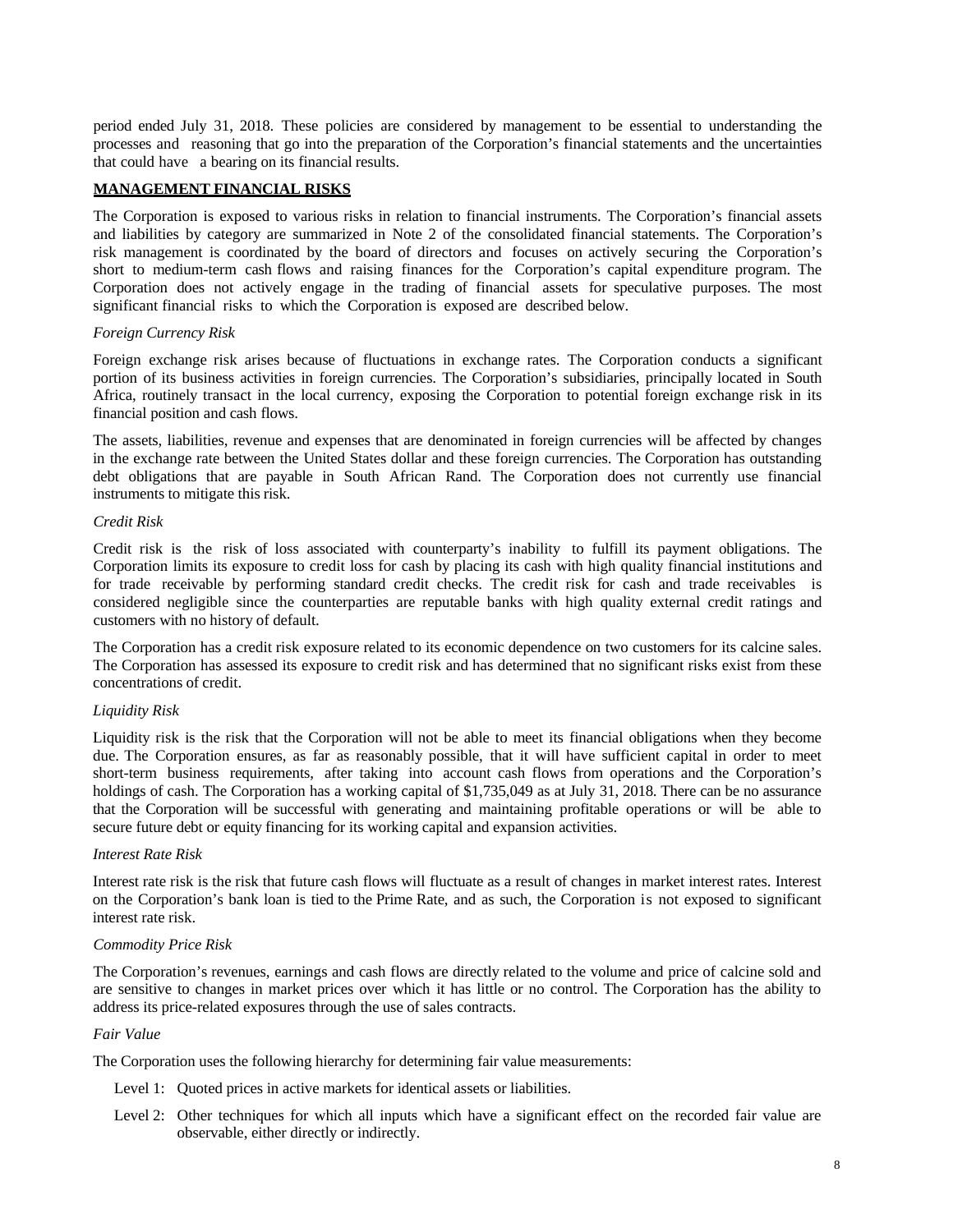Level 3: Techniques which use inputs that have a significant effect on the recorded fair value that is not based on observable market data.

The level within which the financial asset or liability is classified is determined based on the lowest level of significant input to the fair value measurement.

The Corporation's financial assets measured at fair value through profit or loss use Level 1 valuation techniques during nine month period ended July 31, 2018 and 2017. The carrying values of the Corporation's financial assets and liabilities approximate their fair values as at July 31, 2018.

### **CAPITAL RISK MANAGEMENT**

The Corporation's objectives in managing its capital are to ensure adequate resources are available to fund its coal processing business in South Africa, to seek out and acquire new projects of merit, and to safeguard its ability to continue as a going concern. The Corporation manages its share capital as capital, which as at July 31, 2018, totaled \$8,079,463 (2017 - \$8,079,463).

The Corporation manages its capital structure in a manner that provides sufficient funding for operational and capital expenditure activities. Funds are secured through the sale of calcine in South Africa and, when necessary, through debt funding or equity capital raised by means of private placements. There can be no assurances that the Corporation will be able to obtain debt or equity capital in the case of operating cash deficits.

The Corporation may, from time to time, invest capital that is surplus to immediate operational needs in short-term, liquid, and highly rated financial instruments held with major financial institutions, or in marketable securities. The Corporation may also, from time to time, enter into forward foreign exchange and commodity price contracts to hedge a portion of its exposure to movements in foreign exchange and commodity prices.

The Corporation has no externally imposed capital requirements and has not paid or declared any dividends since the date of incorporation, nor are any contemplated in the foreseeable future. There were no changes in the Corporation's approach to capital management during the nine month period ended July 31, 2018.

### **RISKS AND UNCERTAINTIES**

The Corporation is subject to a number of risk factors due to the nature of the mining business in which it is engaged, including movements in commodity prices, which are difficult to forecast. The Corporation seeks to counter these risks as far as possible by selecting exploration areas on the basis of their recognized geological potential to host economic deposits.

The Corporation's assets are of indeterminate value. For further particulars see the financial statements filed o[n](http://www.sedar.com/) [www.sedar.com.](http://www.sedar.com/)

#### *Exploration and Development*

The Corporation is not currently engaged in any exploration or development projects.

#### *Operating Hazards and Risks*

Operations in which the Corporation has a direct or indirect interest will be subject to all the hazards and risks normally incidental to exploration, development and production of resources, any of which could result in work stoppages, damage to persons or property and possible environmental damage. Although the Corporation has or will obtain liability insurance in an amount which it considers adequate, the nature of these risks is such that liabilities might exceed policy limits, the liabilities and hazards might not be insurable, or the Corporation might not elect to insure itself against such liabilities due to high premium costs or other reasons, in which event the Corporation could incur significant costs that could have a material adverse effect upon its financial condition.

#### *Metal and Mineral Prices*

Factors beyond the control of the Corporation affect the price and marketability of gold and other metals and minerals. Metal and mineral prices have fluctuated widely, particularly in recent years and are affected by numerous factors including international, economic and political trends, expectations of inflation, currency exchange fluctuations, interest rates, global or regional consumption patterns, speculative activities and worldwide production levels. The effect of these factors on the Corporation's future prospects cannot accurately be predicted.

#### *Political Risk*

Quantum is located in South Africa and consequently the Corporation will be subject to certain risks, including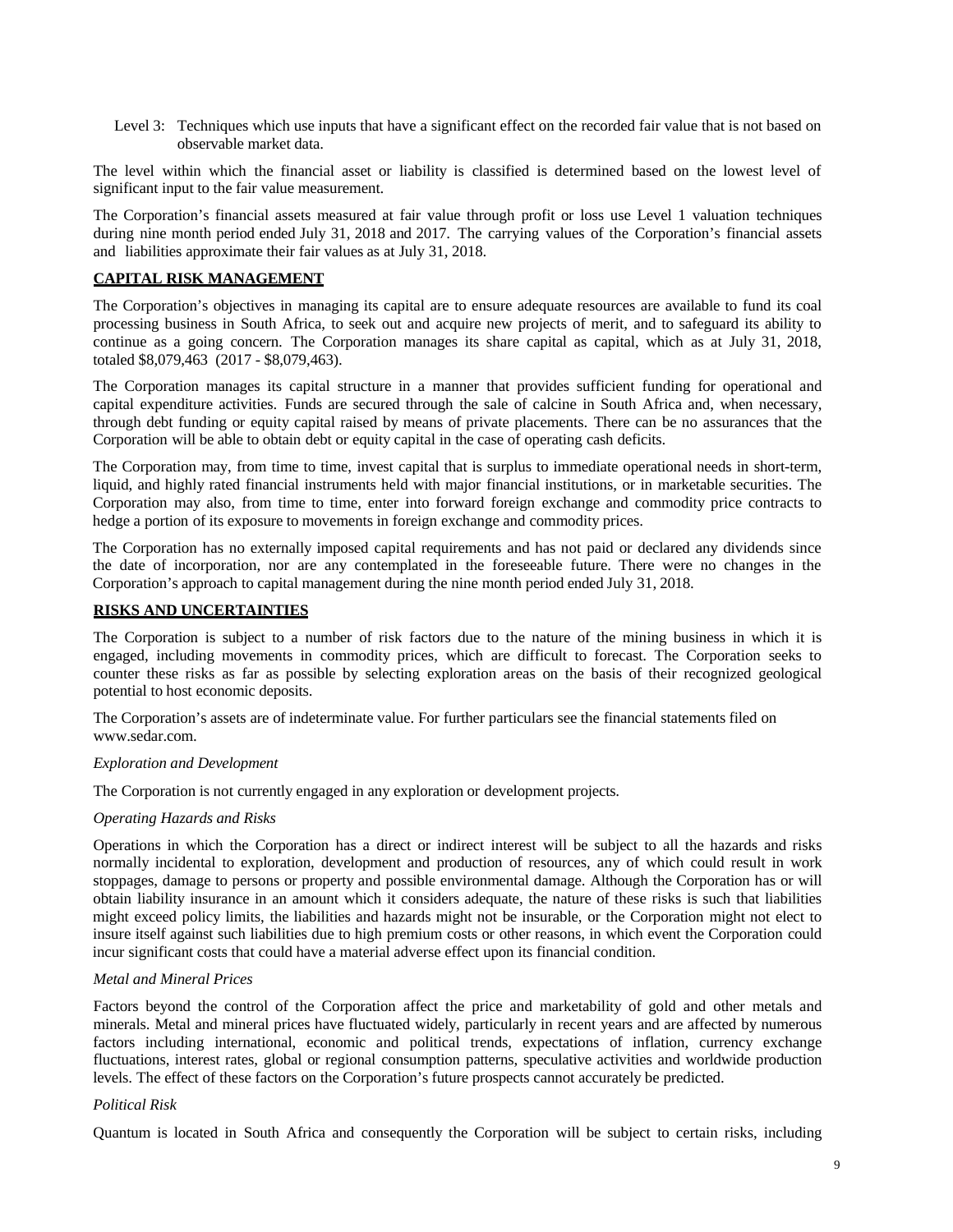currency fluctuations, electricity outages and possible political or economic instability, and exploration and production activities may be affected in varying degrees by political stability and government regulations relating to the industry. Any changes in regulations or shifts in political attitudes are beyond the control of the Corporation and may adversely affect its business. Exploration may be affected in varying degrees by government regulations with respect to restrictions on future exploitation and production, price controls, export controls, foreign exchange controls, income taxes, expropriation of property, environmental legislation and site safety.

### *Environmental Factors*

All phases of the Corporation's operations will be subject to environmental regulation in South Africa.

Environmental legislation is evolving in a manner which will require stricter standards and enforcement, increased fines and penalties for non-compliance, more stringent environmental assessments of proposed projects and a heightened degree of responsibility for companies and their officers, directors and employees. In addition, certain types of operations require the submission and approval of environmental impact assessments. Environmental assessments of proposed projects carry a heightened degree of responsibility for companies and directors, officers and employees. The cost of compliance with changes in governmental regulations has a potential to reduce the profitability of operations. The exploration, development and production activities of the Corporation will require certain permits and licenses from various governmental authorities and such operations are and will be governed by laws and regulations governing exploration, development and production, labour standards, occupational health, waste disposal, toxic substances, land use, environmental protection, safety and other matters. Companies engaged in exploration activities generally experience increased costs and delays as a result of the need to comply with applicable laws, regulations and permits. There can be no assurance that all licenses and permits which the Corporation may require to carry out exploration and development of its projects will be obtainable on reasonable terms or on a timely basis, or that such laws and regulations would not have an adverse effect on any project that the Corporation may undertake.

#### *Cash Flows and Additional Funding Requirements*

Although since the acquisition of Quantum, the Corporation has significant revenues from operations, the majority of sources of funds currently available to the Corporation for any future acquisition and development projects will in large portion be derived from the issuance of equity or project finance debt. Although the Corporation presently has sufficient financial resources and has been successful in the past in obtaining equity and debt financing to undertake its currently planned exploration and development programs, there is no assurance that it will be able to obtain adequate financing in the future or that such financing will be on terms advantageous to the Corporation.

### *Title to Assets*

Although the Corporation has or will receive title options for any concessions in which it has or will acquire a material interest, there is no guarantee that title to such concessions will be not challenged or impugned. In some countries, the system for recording title to the rights to explore, develop and mine natural resources is such that a title opinion provides only minimal comfort that the holder has title. Also, in many countries, claims have been made and new claims are being made by aboriginal peoples that call into question the rights granted by the governments of those countries.

#### *Enforcement of Civil Liabilities*

Substantially all of the assets of the Corporation will be located outside of Canada and certain of the directors and officers of the Corporation will be resident outside of Canada. As a result, it may be difficult or impossible to enforce judgments granted by a court in Canada against the assets of the Corporation or the directors and officers of the Corporation residing outside of Canada.

### *Management*

The Corporation is dependent on a relatively small number of key employees, the loss of any of whom could have an adverse effect on the Corporation.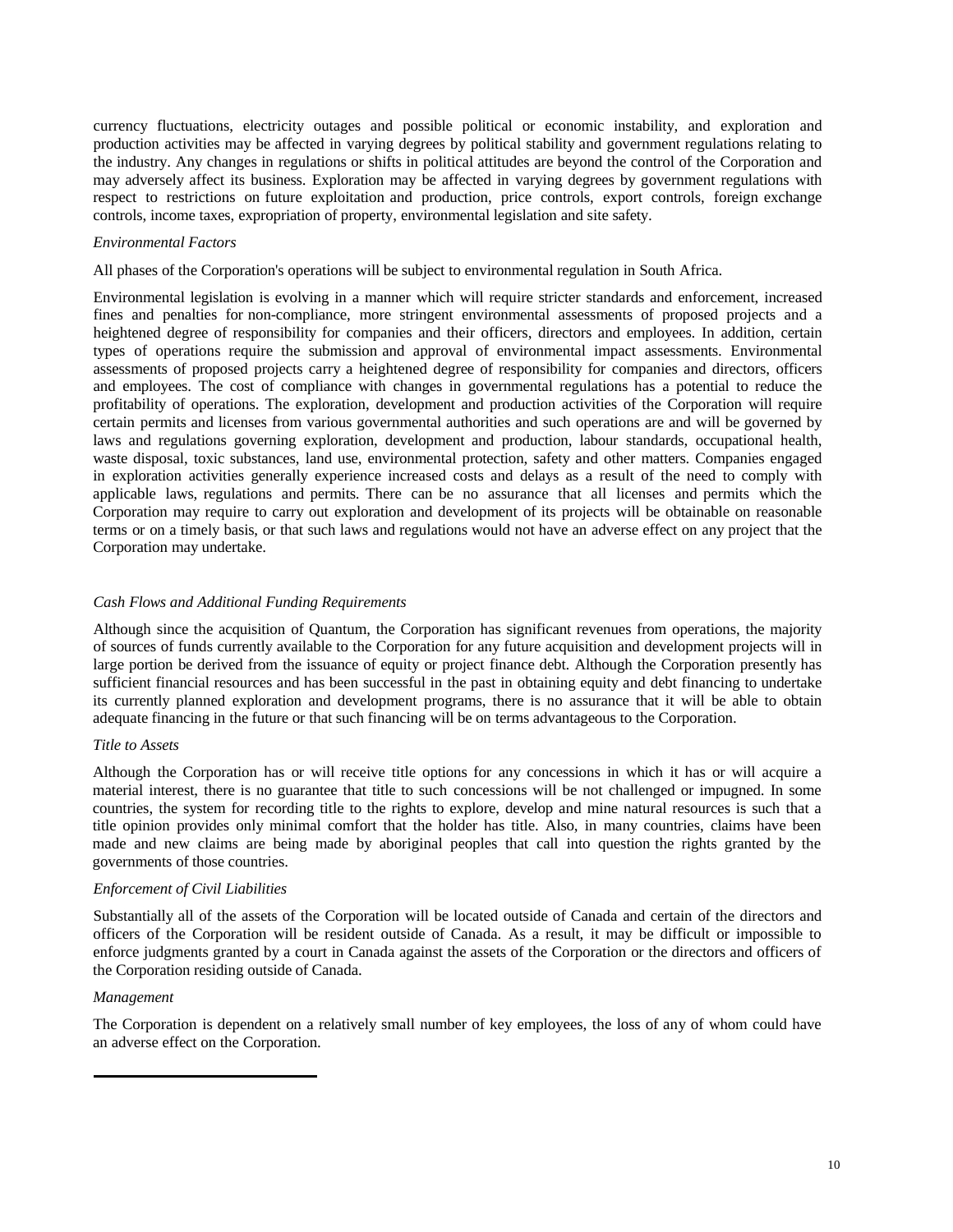### **CAUTIONARY STATEMENTS ON FORWARD-LOOKING INFORMATION**

This MD&A together with the Corporation's consolidated financial statements for the nine month period ended July 31, 2018 contain certain statements that may be deemed "forward-looking statements". All statements in this MD&A, other than statements of historical fact, that address exploration drilling, exploitation activities and events or developments that the Corporation expects to occur, are forward looking statements. Forward looking statements in this document are statements that are not historical facts and are generally, but not always, identified by the words "expects", "plans", "anticipates", "believes", "intends", "estimates", "projects", "potential" and similar expressions, or that events or conditions "will", "would", "may", "could" or "should" occur. Information inferred from the interpretation of drilling results and information concerning resource estimates may also be deemed to be forward looking statements, as it constitutes a prediction of what might be found to be present when and if a project is actually developed. Although the Corporation believes the expectations expressed in such forward-looking statements are based on reasonable assumptions, such statements are not guarantees of future performance and actual results may differ materially from those in the forward-looking statements.

Inherent in forward-looking statements are risks and uncertainties beyond the Corporation's ability to predict or control, including risks that may affect the Corporation's operating or capital plans, including risks generally encountered in the exploration and development of natural resource properties, such as unusual or unexpected geological formations, unanticipated metallurgical difficulties, ground control problems, process upsets and equipment malfunctions; risks associated with labour and unavailability of skilled labour; fluctuations in the market prices of the Corporation's principal products, which are cyclical and subject to substantial price fluctuations; risks created through competition for natural resource properties; risks associated with lack of access to markets; risks associated with mineral and resource estimates, including the risk of errors in assumptions or methodologies; risks posed by fluctuations in exchange rates and interest rates, as well as general economic conditions; risks associated with environmental compliance and permitting, including those created by changes in environmental legislation and regulation; risks associated with the Corporation's dependence on third parties in the provision of transportation and other critical services; risks associated with aboriginal title claims and other title risks; social and political risks associated with operations in foreign countries; and risks associated with legal proceedings.

Actual results and developments are likely to differ, and may differ materially, from those expressed or implied by the forward-looking statements contained in this MD&A. Such statements are based on a number of assumptions which may prove to be incorrect, including, but not limited to, the following assumptions: that there is no material deterioration in general business and economic conditions; that there is no unanticipated fluctuation of interest rates and foreign exchange rates; that the supply and demand for, deliveries of, and the level and volatility of commodity prices develop as expected; that the Corporation receives regulatory and governmental approvals as are necessary on a timely basis; that the Corporation is able to obtain financing as necessary on reasonable terms; that there is no unforeseen deterioration in the Corporation's activity costs; that the Corporation is able to continue to secure adequate transportation as necessary for its exploration activities; that the Corporation is able to procure equipment and supplies, as necessary, in sufficient quantities and on a timely basis; that exploration activity timetables and capital costs for the Corporation's planned projects are not incorrectly estimated or affected by unforeseen circumstances; that costs of closure of various operations are accurately estimated; that there are no unanticipated changes to market competition; that the Corporation's estimates in relation to its natural resource interests are within reasonable bounds of accuracy (including with respect to size, grade and recoverability of mineral projects) and that the geological, operational and price assumptions on which these are based are reasonable; that no environmental and other proceedings or disputes arise; and that the Corporation maintains its ongoing relations with its employees, consultants and advisors.

Readers are cautioned that the foregoing list of important factors and assumptions is not exhaustive. Forwardlooking statements are not guarantees of future performance. Events or circumstances could cause the Corporation's actual results to differ materially from those estimated or projected and expressed in, or implied by, these forwardlooking statements. The Corporation undertakes no obligation to update publicly or otherwise revise any forwardlooking statements or the foregoing list of factors, whether as a result of new information or future events or otherwise, except as may be required under applicable laws.

## **MANAGEMENT'S REPORT ON INTERNAL CONTROL OVER FINANCIAL REPORTING**

In connection with National Instrument ("NI") 52-109 (Certification of Disclosure in Issuer's Interim Filings) adopted in December 2008 by each of the securities commissions across Canada, the Chief Executive Officer and Chief Financial Officer of the Corporation will file a Venture Issuer Basic Certificate with respect to the financial information contained in the unaudited interim financial statements and the interim Consolidated financial statements and respective accompanying Management's Discussion and Analysis.